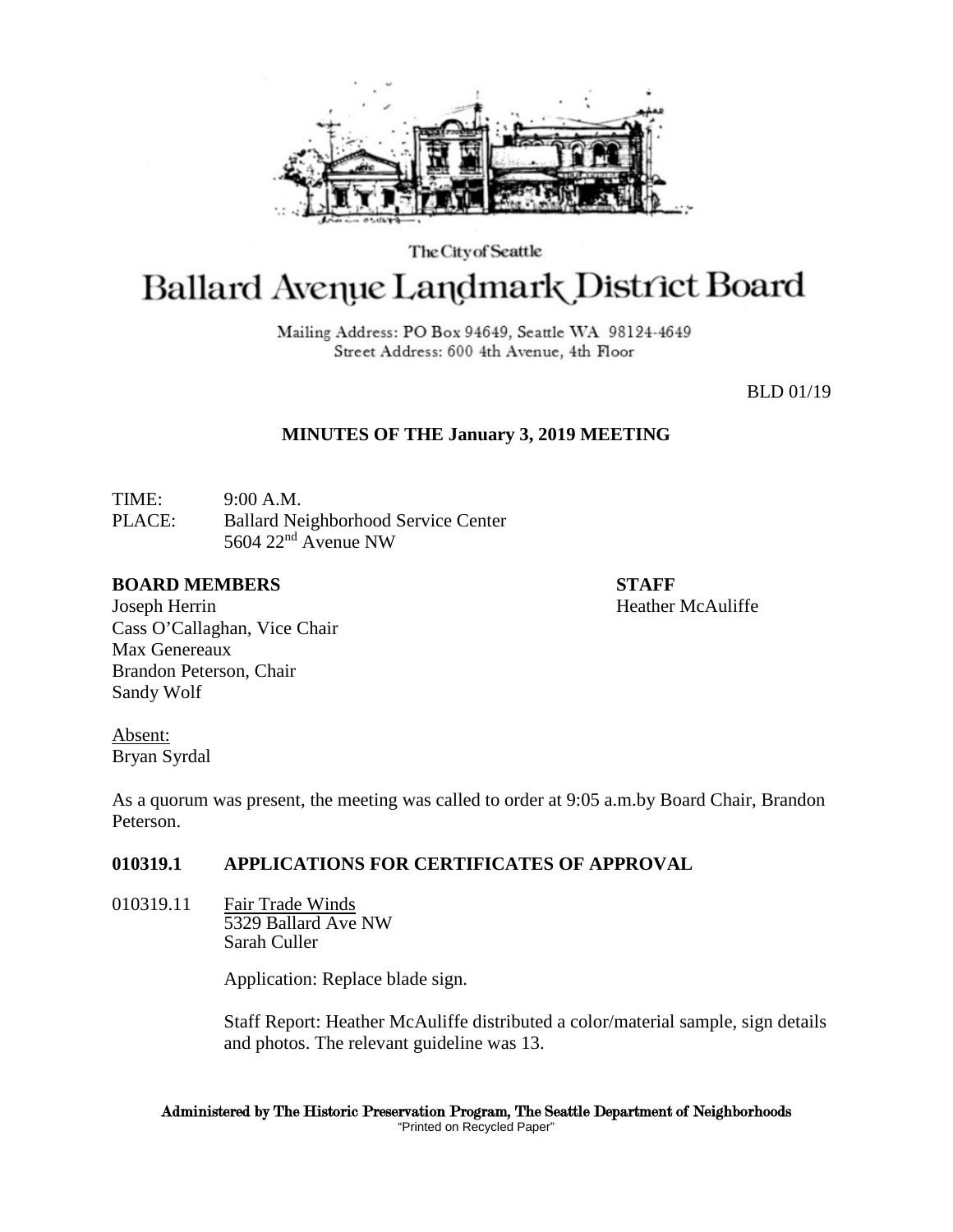Applicant Comment: Sarah Culler explained their plans to replace the sign. She said the color for the sign would be more teal in appearance than the color sample. She showed an alternate color sample.

Public Comment: There were no comments from the public.

Board Discussion: The Board confirmed that the sign would be laminated metal. Joe Herrin asked if the same bracket would be used. The applicant confirmed that it would be, with sturdier bolts.

The Board determined that the sign met the guidelines.

Motion: Joe Herrin made a motion to approve the application as presented.

MM/SC/JH/SW 4-0-0

#### 010319.12 5411 Ballard Ave NW Kailin Gregga

Final review and approval: additional details for trellis, painting and method of attachment for heaters, and color/material sample board.

Kailin Gregga showed color and material samples. She went over colors for painting and showed material samples for the awning, trellis and counter. She provided some additional details for the trellis. She said they reduced the number of heaters and have chosen an alternate heater that is black. She said the heaters will be attached with S hooks. The gas line will run along the top of the trellis. She confirmed that conduit will be painted.

Joe Herrin asked how high it would be to the heaters. Kailin Gregga said that they will be  $8'$ . Board members concurred that the additional details were acceptable.

Motion: Joe Herrin made a motion to approve the final details as presented.

MM/SC/JH/SW 5-0-0

#### **010319.2 BOARD BUSINESS**

Joe Herrin discussed issues with graffiti on his building.

The Board expressed hope that in the future, the Christmas lights along Ballard Avenue could be extended down to Dock Place. Max Genereaux said he would ask Mike Stewart at the Ballard Alliance about it.

#### **010319.3 APPROVAL OF MINUTES**